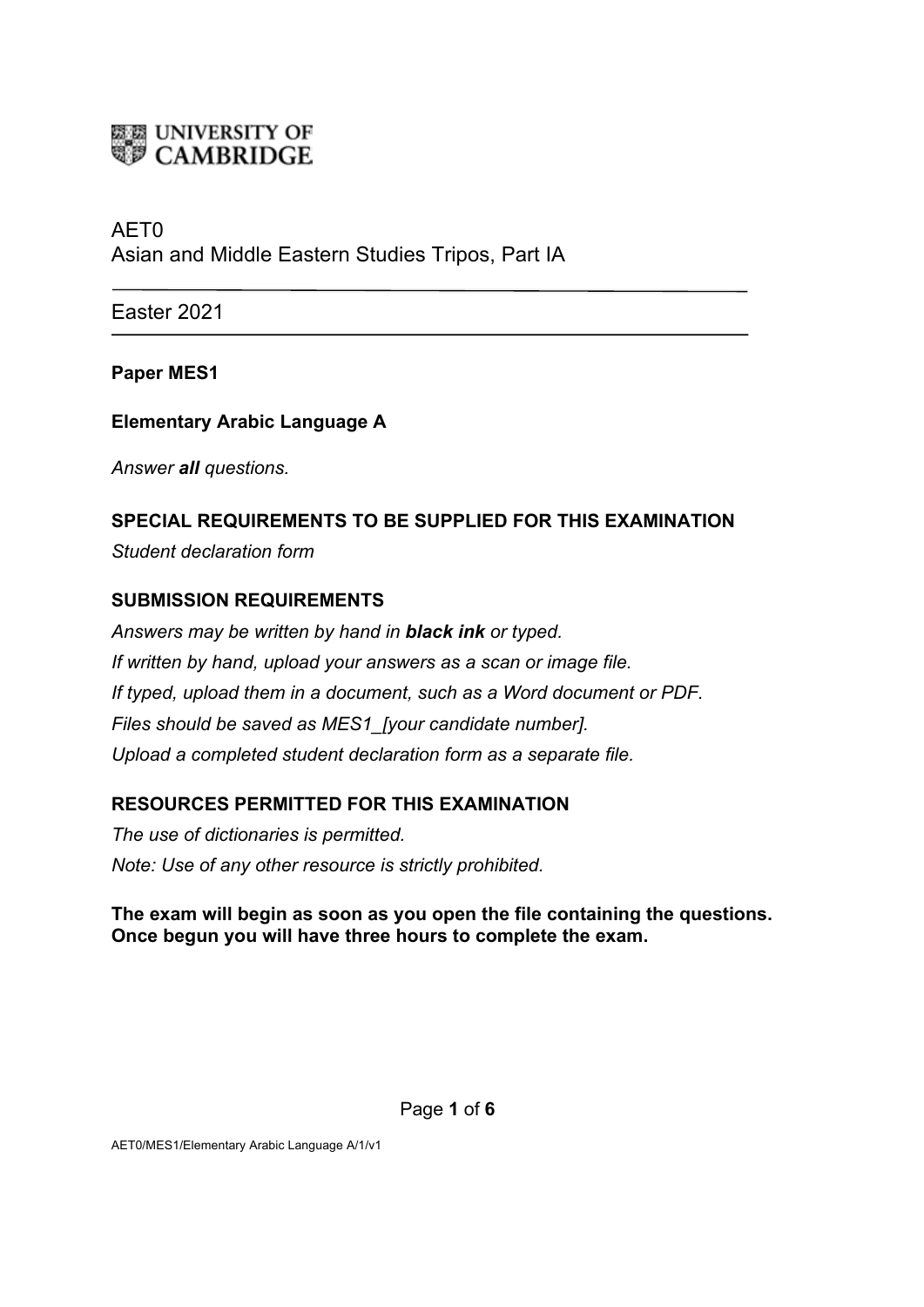#### 1. Translate the following passage into **English [40 marks]**

يبلغ من العمر ١٣ سنة، قضاها في مدينة القاهرة بين المدرسة الخاصة والنادي والمول والشقة الحديثة التي يسكنها مع أسرته. كيف سيجد الحياة في بيت قديم في قرية صغيرة في قنا حيث تعيش جدته وخاله الذي يعمل بالزراعة؟

هذا الكتاب هو يوميات عن تلك السنة يصعوباتها وأحداثها للثيرة، سحل فيها كل شهر أفكار ه وأحاسيسه وأراءه عن ما يجري حوله، من ولعب الكرة إلى الزراعة وجمع الطماطم وحضور المولد النبوي.

كيف تعامل مع التقاليد التي لم يعرف عنها شيئًا؟

لقد كبر وتغير كثيرا خلال هذه السنة وتطورت علاقته بأخته دبنا وبخاله عمر ، وطبعا بجدته رقية التي علمته شهور السنة المصرية والأمثال عن كل شهر منها.

Adapted from *Sana fi Qina* by Hadil Ghoneim

AET0/MES1/Elementary Arabic Language A/2/v1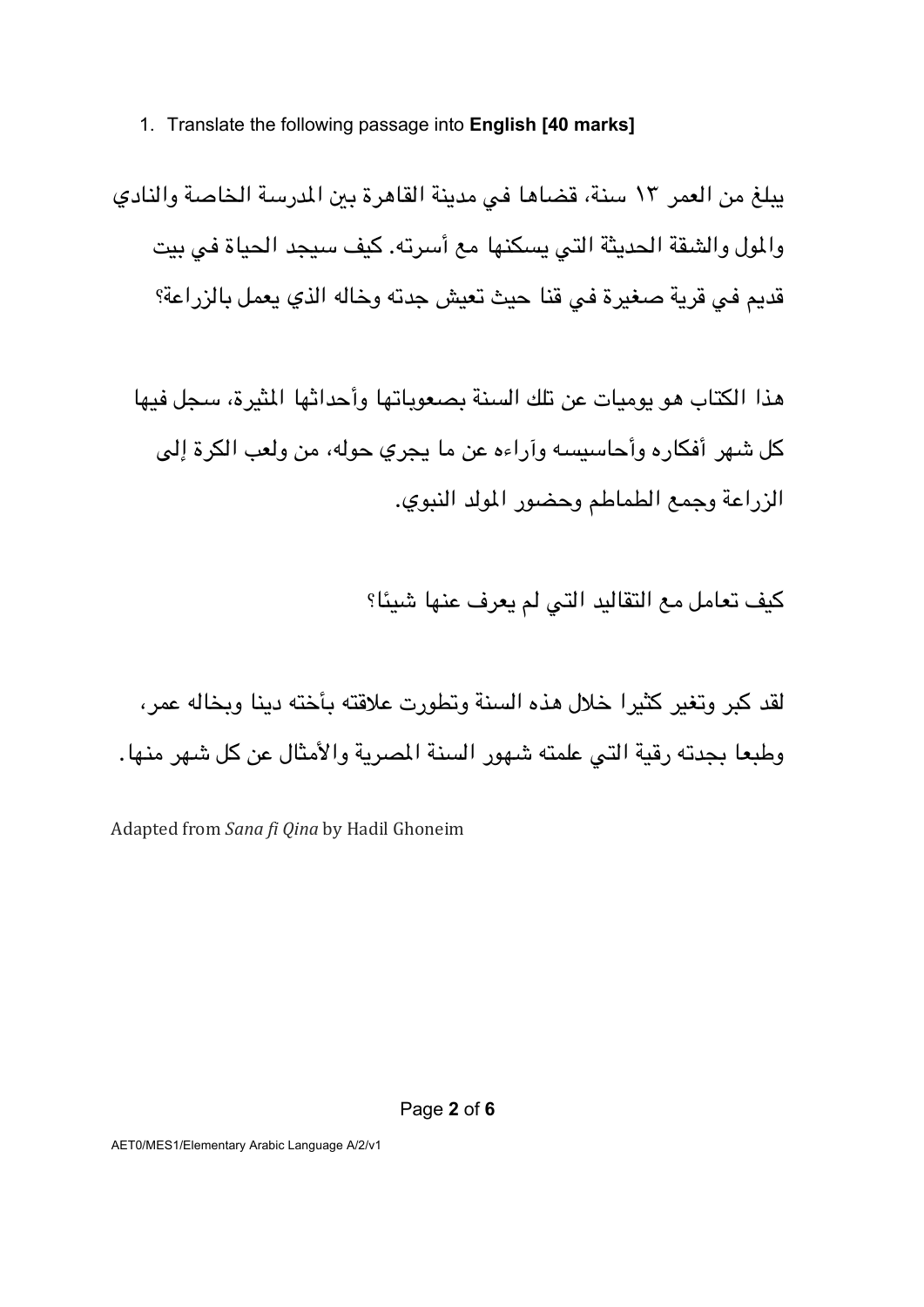- 2. Read the article from BBC Arabic on page 4 and answer the questions below in **English**. [**30 marks**]
- a. What did Saddam Hussein try to do? [2 marks]
- b. How did he try to achieve this? [3 marks]
- c. Where was the film filmed? [1 mark]
- d. What happened after filming started? [2 marks]
- e. How did Saddam Hussein envisage an Iraqi film industry and how did he plan to achieve it? [3 marks]
- f. What was significant about the film, in relation to the Iraqi film industry? [3 marks]
- g. In which time period and around which event was the film set? [2 marks]
- h. What happened in 2016? [2 marks]
- i. What did *The Telegraph* say? [2 marks]
- j. Give the رزن of the four underlined words in the text, using the root وزن and specifying what kind of word it is, e.g. مسا لعافلا VIII. [3 marks]
- k. Write two passive verbs from the text. [2 marks]
- l. Write two *masdars* (gerunds or verbal nouns) from the text, giving the number of the verb Form of each. [2 marks]
- m. Give the first word of four جمل صفة (adjective clauses) from the text, indicating any resumptive pronouns and the noun which the adjective clause is describing. [3 marks]

(see next page for continuation of question 2)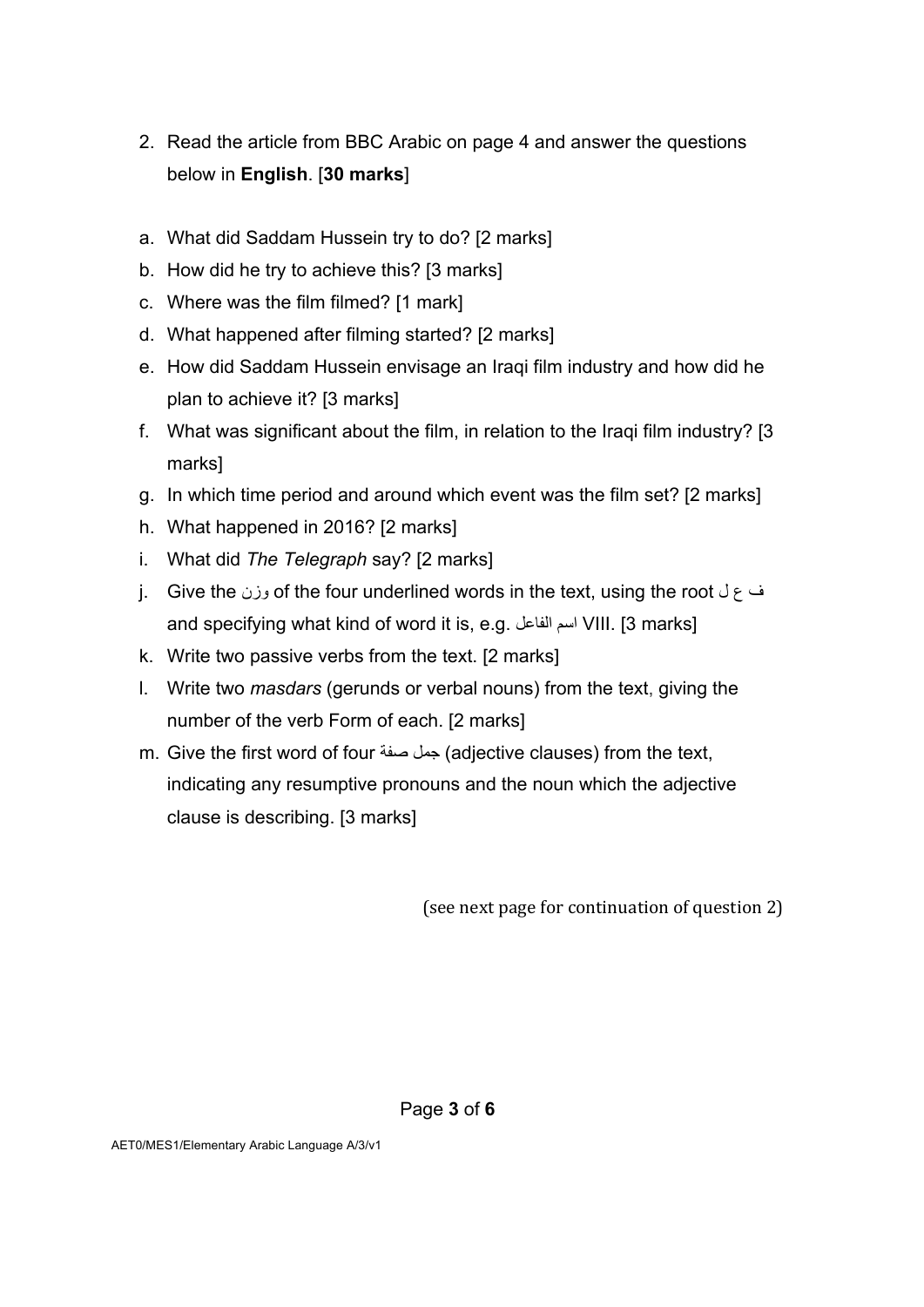to produce =  $\tilde{\mathcal{E}}$ 

**فيك لواح مادص يسح لوخد ؟دوويلوه**

في عام ١٩٨٠ حاول صدام حسين رئيس العراق السابق أ*ن* يدخل بلاده إلى عالم صناعة الأفلام. وقد دفع الرئيس العراقبي السابق ملايين الدولارات في فيلم بعنوان "المسألة الكبرى" صوره بالكامل في العراق، وهو من بطولة بعض <u>المثلين</u> البريطانيين <u>المشهورين</u> من بينهم أوليفر ريد.

لكن بعد وقت قصير من بدء تصوير الفيلم بدأت الحرب ببن العراق وإيران. ويتذكر لطيف جريفاني منتج الفيلم البريطاني الذي ولد في العراق ما حدث بعد كلذ .

قال جريفاني لبي بي سي: "كان صدام حسين سعيداً جداً أن يكون العراق مركزاً عالميا للإنتاج السينمائي، وقال له صديقنا في بغداد إن لغة المال هي الطريقة لتحقيق ذلك، فكان رد الرئيس العراقي السابق "ادفع"، فربما كان صدام يعتقد أن بغداد يمكن أن تصبح في يوم بوليوود على نهر دجلة".

وقال أيضا: "إنه كان أول فيلم في مجموعة أفلام كبيرة أنتجَت في العراق".

إن أحداث الفيلم تدور في العراق في عشرينيات القرن الماضيي عندما مات ضابط بريطاني.

في عام ٢٠١٦ بثت القناة الرابعة البريطانية الفيلم <u>الوثائقي</u> "صدام يذهب إلى هوليوود" الذي تحدث فيه فريق العمل في هذا الفيلم. وقالت صحيفة التلغراف البريطانية إن صدام حسين أشرف بنفسه على إنتاج هذا الفيلم.

Adapted from https://www.bbc.com/arabic/middleeast-55287924

Page **4** of **6**

AET0/MES1/Elementary Arabic Language A/4/v1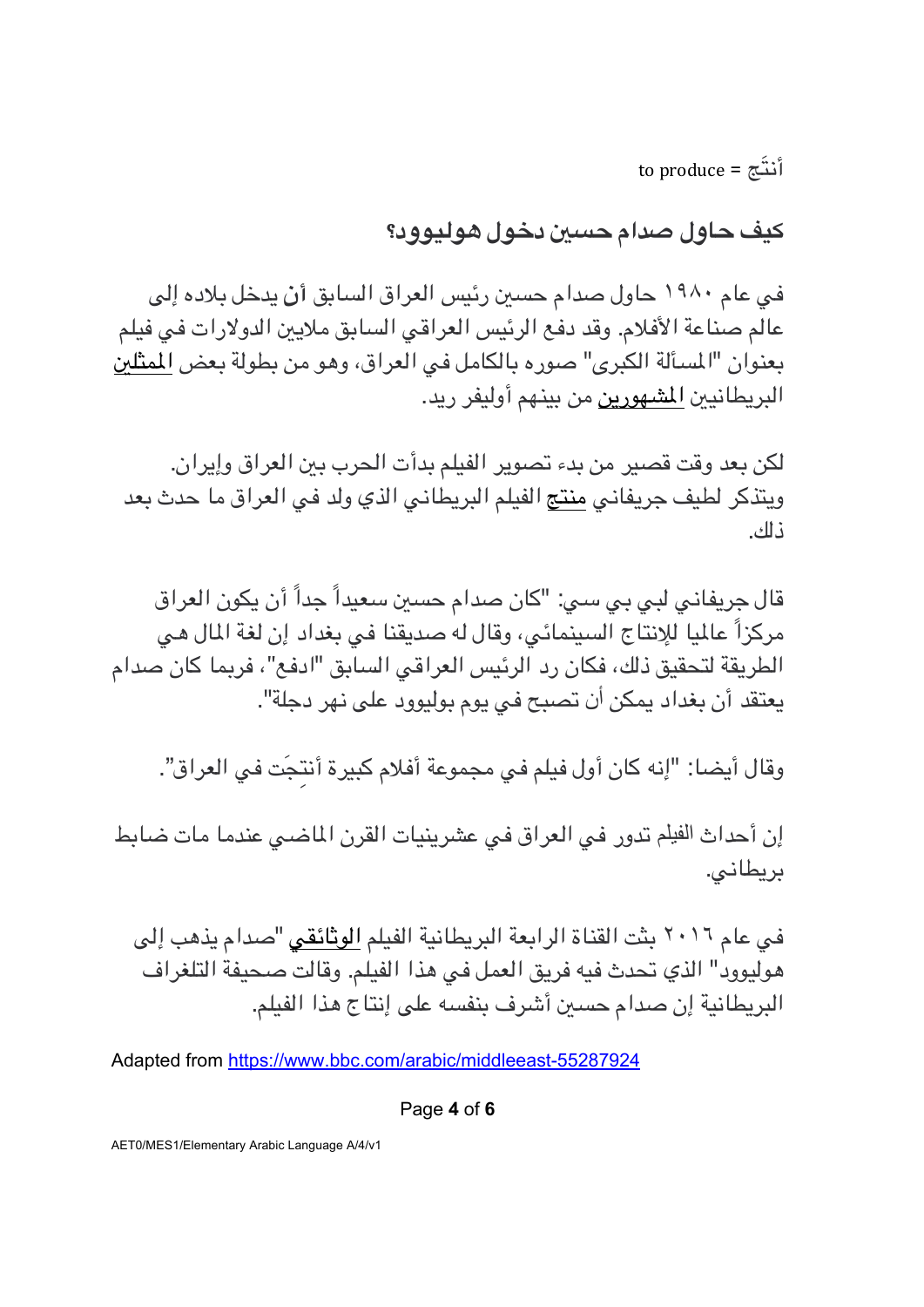- 3. Read the extract from a book on page 6, and answer the questions about it below **in English**. [**30 marks**]
- a. What is the difference between the narrator and his sister? [2 marks]
- b. What did the narrator's sister do on her first day of school? [1 mark]
- c. What did the narrator do? [3 marks]
- d. What did the narrator's father do and what does he say about that day? [2 marks]
- e. What was the agreement between the narrator and his nanny? [4 marks]
- f. How did Salah's family find out what was going on? [2 marks]
- g. What did his parents think and do? [4 marks]
- h. What happened to the narrator as a result? [2 marks]
- i. Give three *idafas* from the first paragraph with the internal and final vowels of the words. [3 marks]
- j. Give the full internal and final vowels of the five underlined words in the text. [5 marks]
- k. Translate the following clause [2 marks]:

المهم عدم الذهاب للمدرسة

(see next page continuation of question 3)